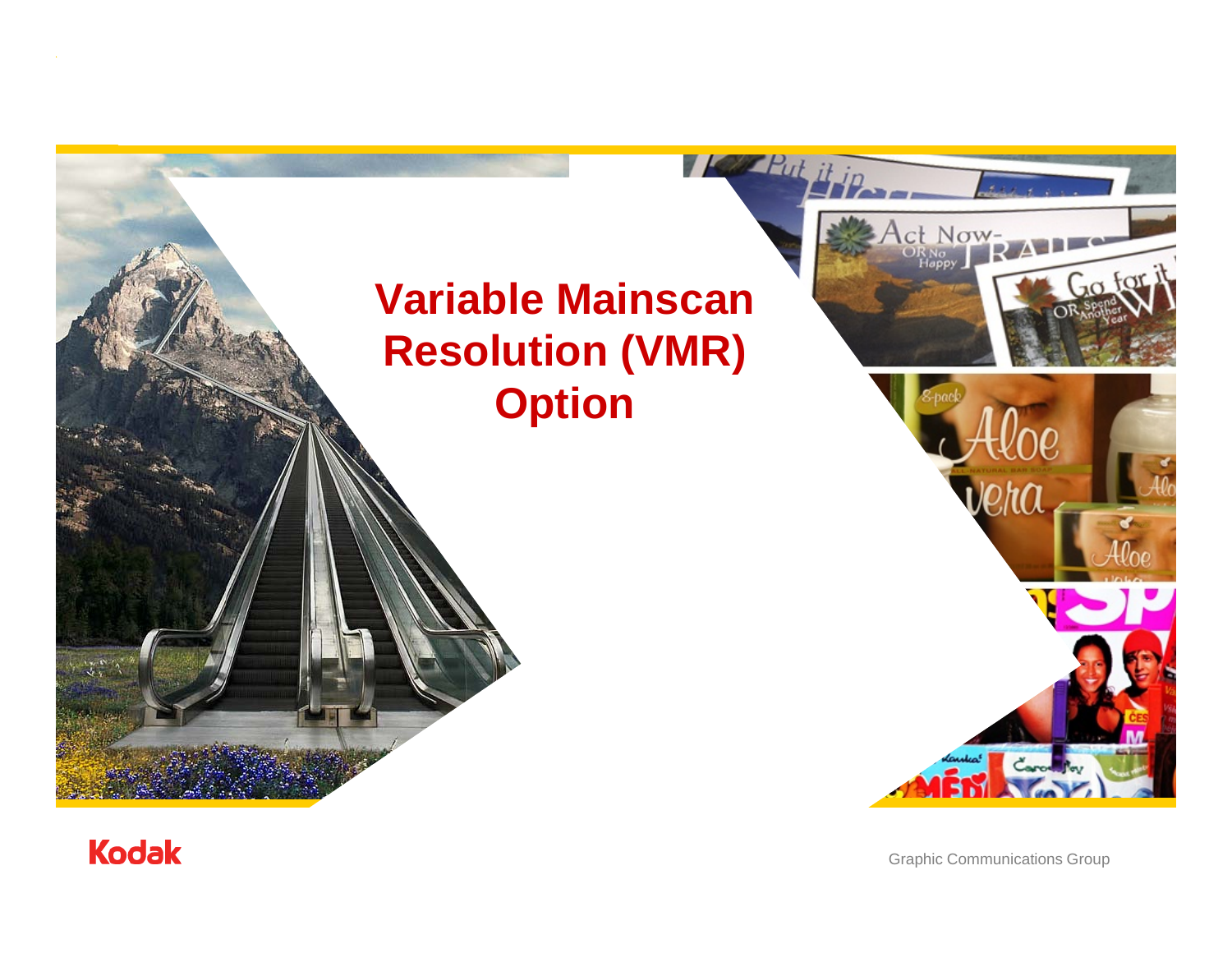## Agenda

- 1.What is VMR?
- 2.VMR & Lenticular Printing
- 3. Other Benefits of VMR
- 4.**Limitations**
- 5. User Interface
- 6. Current Status of VMR
- 7.Upgrade Requirements
- 8. Contacts

## **Kodak**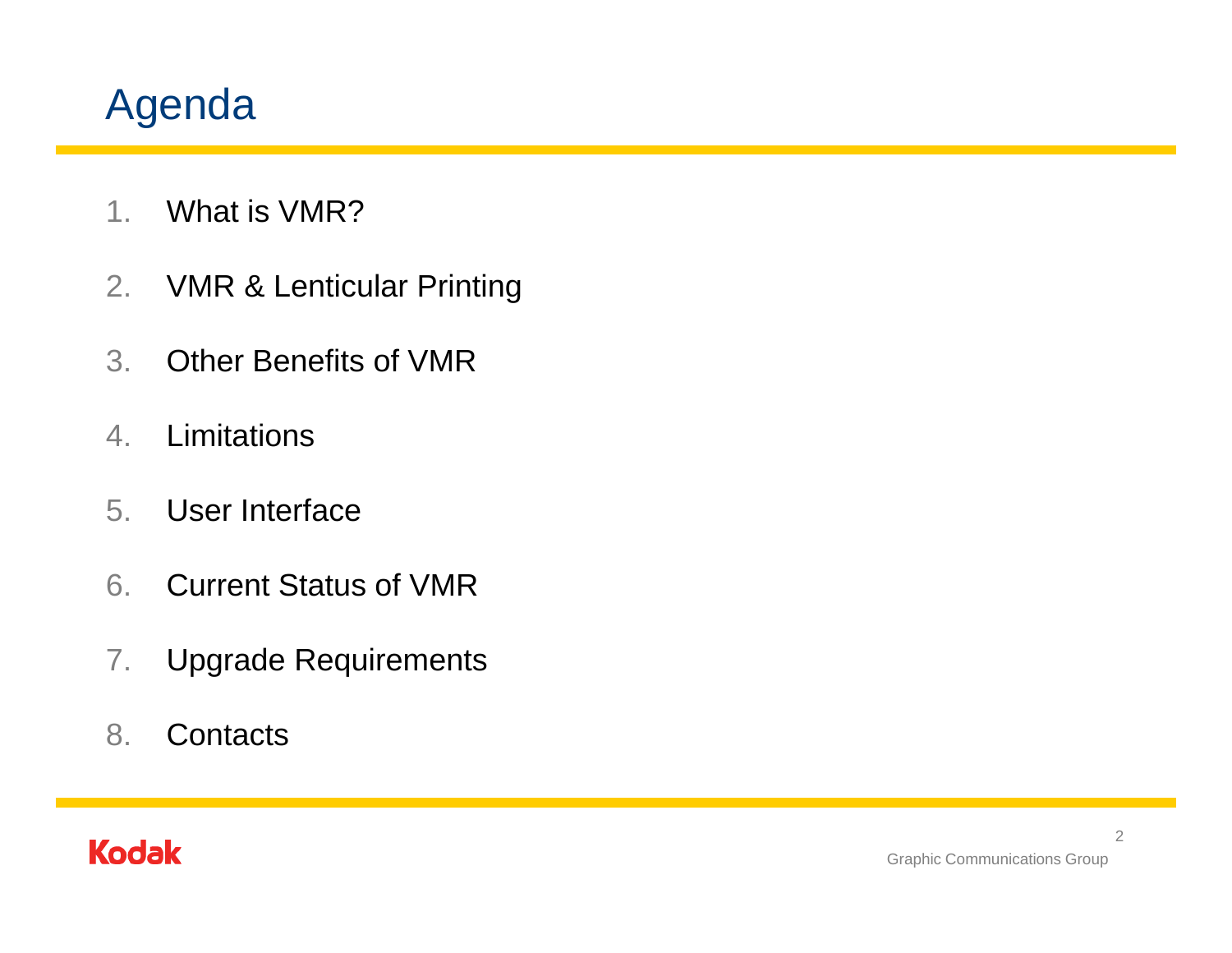VMR stands for:

#### **V**ARIABLE

## **M**AINSCAN

## **R**ESOLUTION

It enables the device to image from 1200dpi to 4800dpi (9600dpi with the VMR96 option) in the mainscan (around the drum) direction.

It also allows fine adjustment (+/- 3.2%) on the image resolution by stretching or shrinking the pixel size to match the frequency of the lens used in lenticular printing.

#### **Kodak**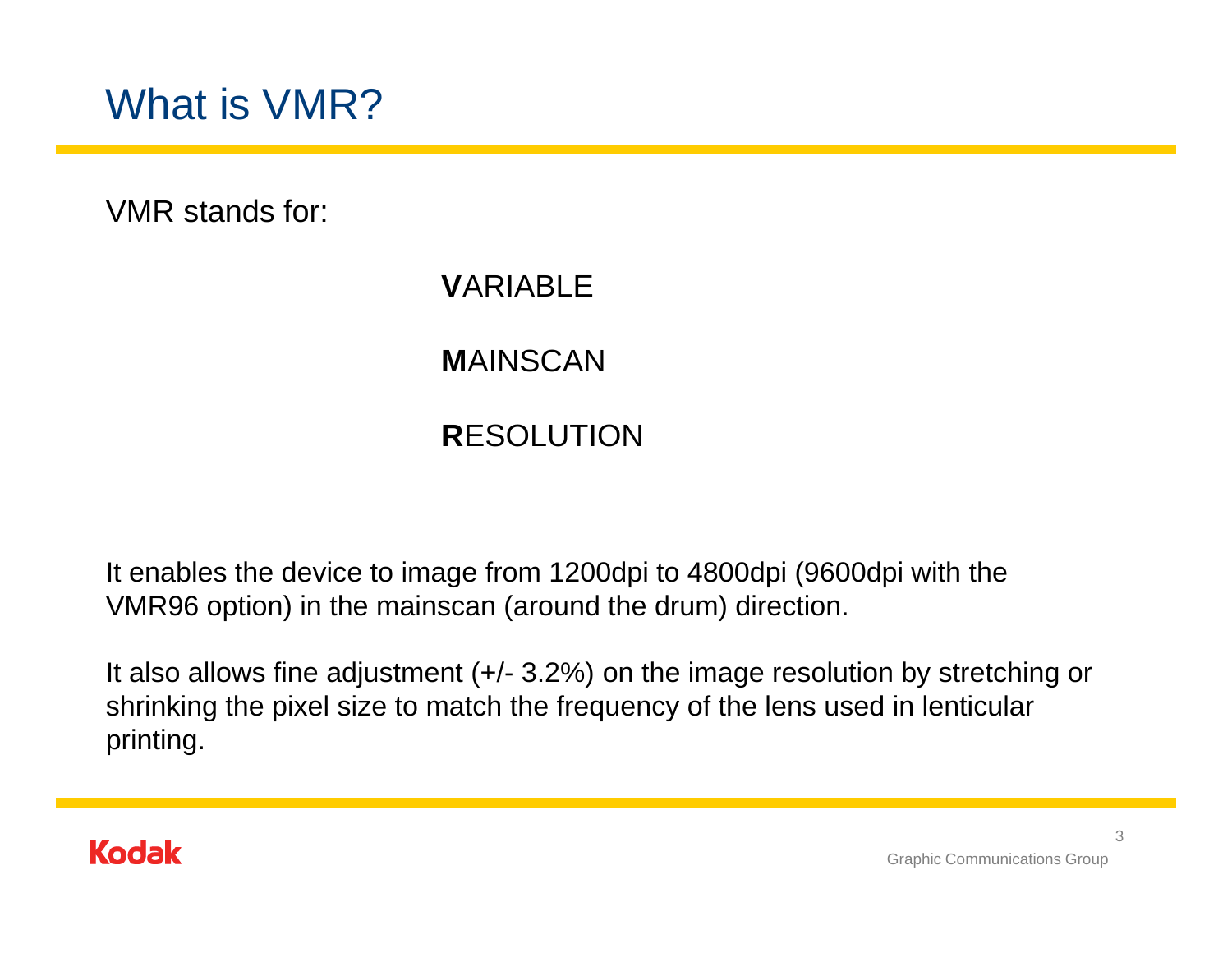## What is VMR?

VMR is an option available on most Kodak CTP devices equipped with a Quantum imaging head.

The package includes:

- $\bullet$ VMR License key
- $\bullet$ VMR Software

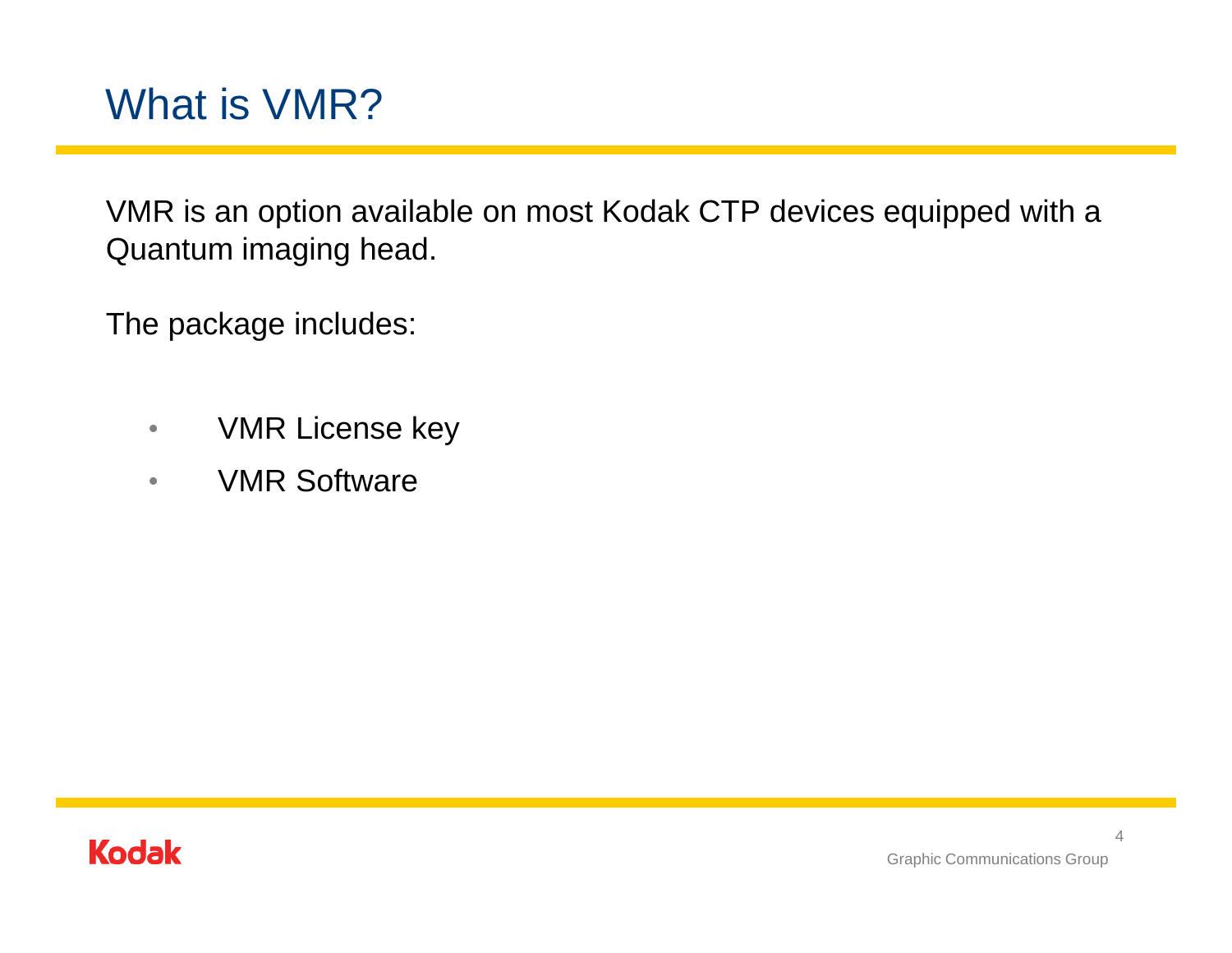VMR is not……

The magic solution to solve lenticular printing challenges. Plate making in only one small part of the process. There are a lot of factors that can affect the quality of the final printed product.

Currently, Kodak is not a full lenticular solution provider. Customers who are getting started to print lenticular are encouraged to seek consultation with professionals in this area.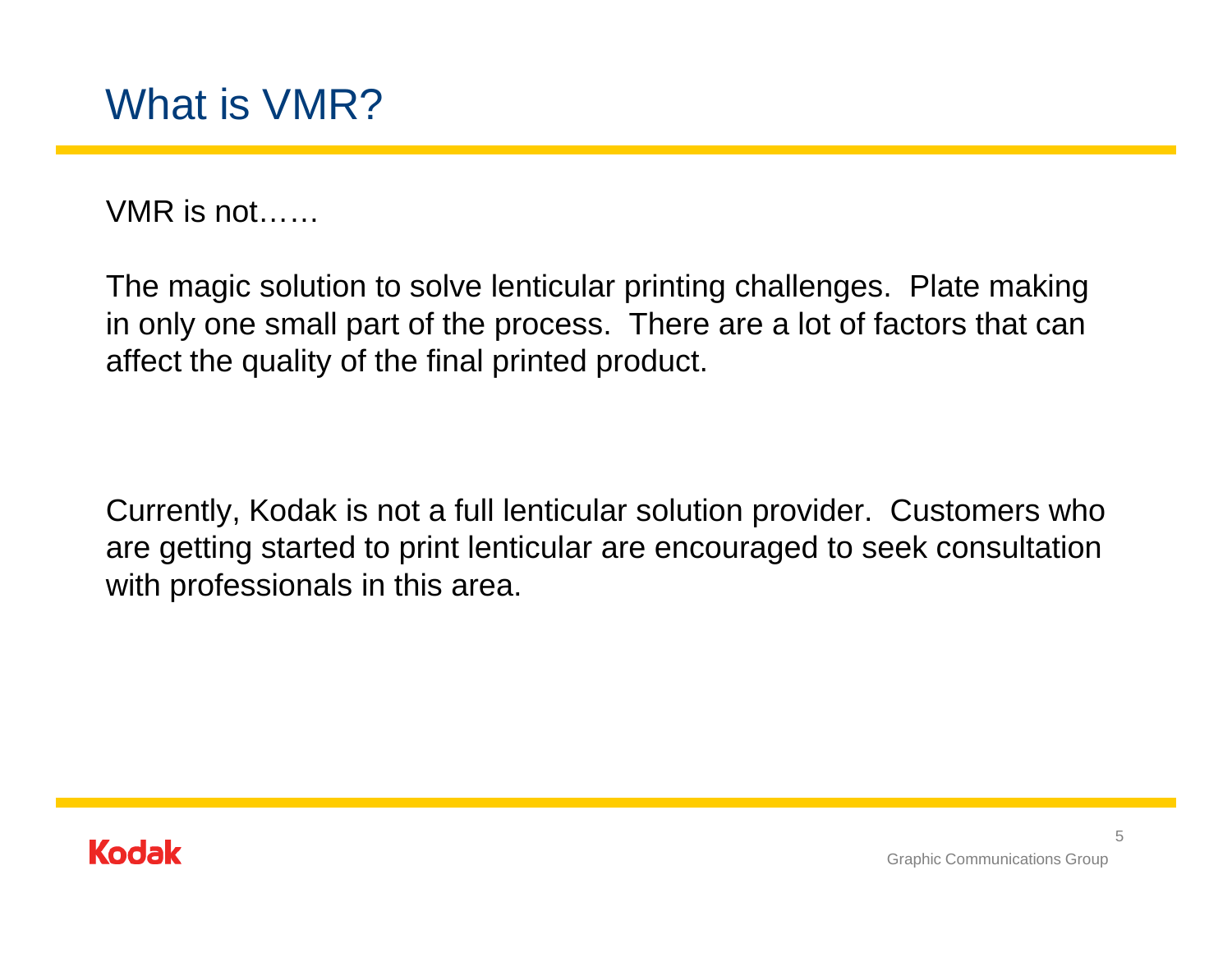## VMR & Lenticular Printing

How does VMR help the lenticular process?



Aliasing artifacts may be seen as the interlaced image strips do not match up with the boundaries of the lens.

VMR option allows users to align the pixel boundaries with the lens boundaries by allowing mainscan resolutions of up to 4800dpi and fine adjustments to match lens frequency by stretching or shrinking the pixel size.

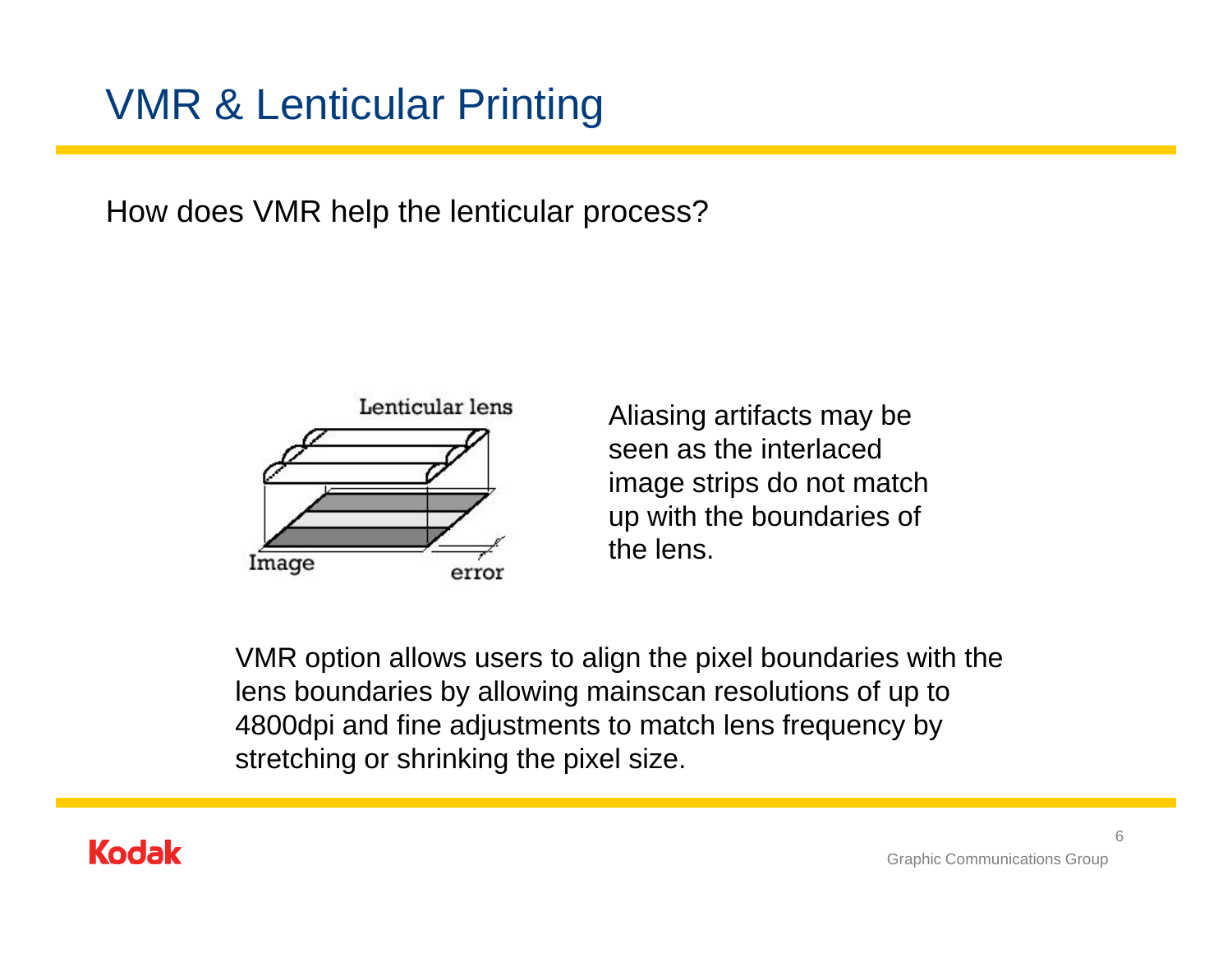VMR offers customers:

- $\bullet$ Easy to use interface to enable option and enter user settings
- $\bullet$ Automatic conversion of specified resolution to scaling factor
- Combined with the accurate registration capabilities and SQUAREspot ® thermal imaging, VMR enables lenticular printers to produce high quality products.



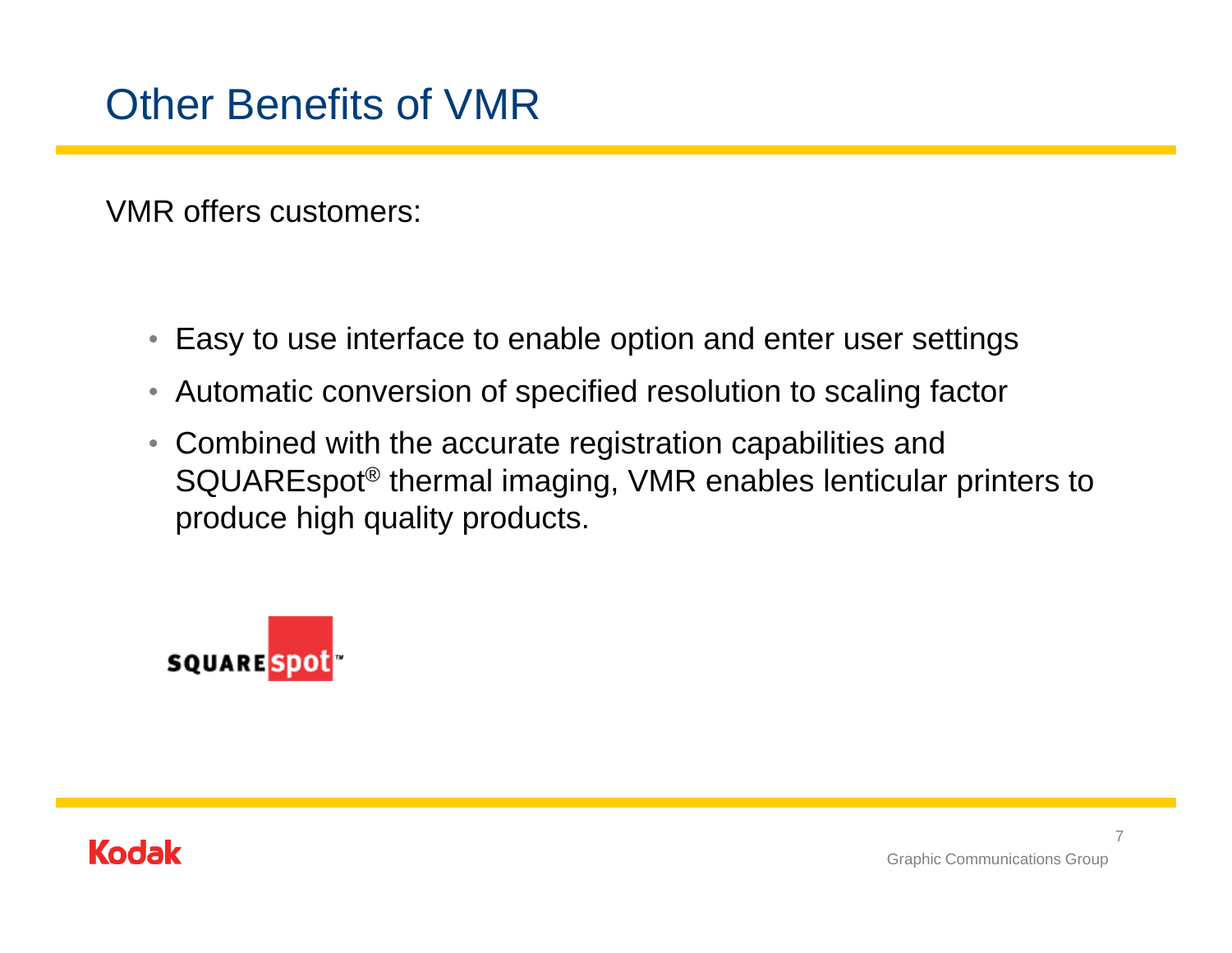## **Limitations**

×. The interlaced image strips (or lenticular lens) have to run across the drum



П Due to the image direction restriction above, the maximum plate size that can be imaged may also be limited. For example, an 8u-up CTP cannot handle the largest plate size in the portrait direction.

## **Kodak**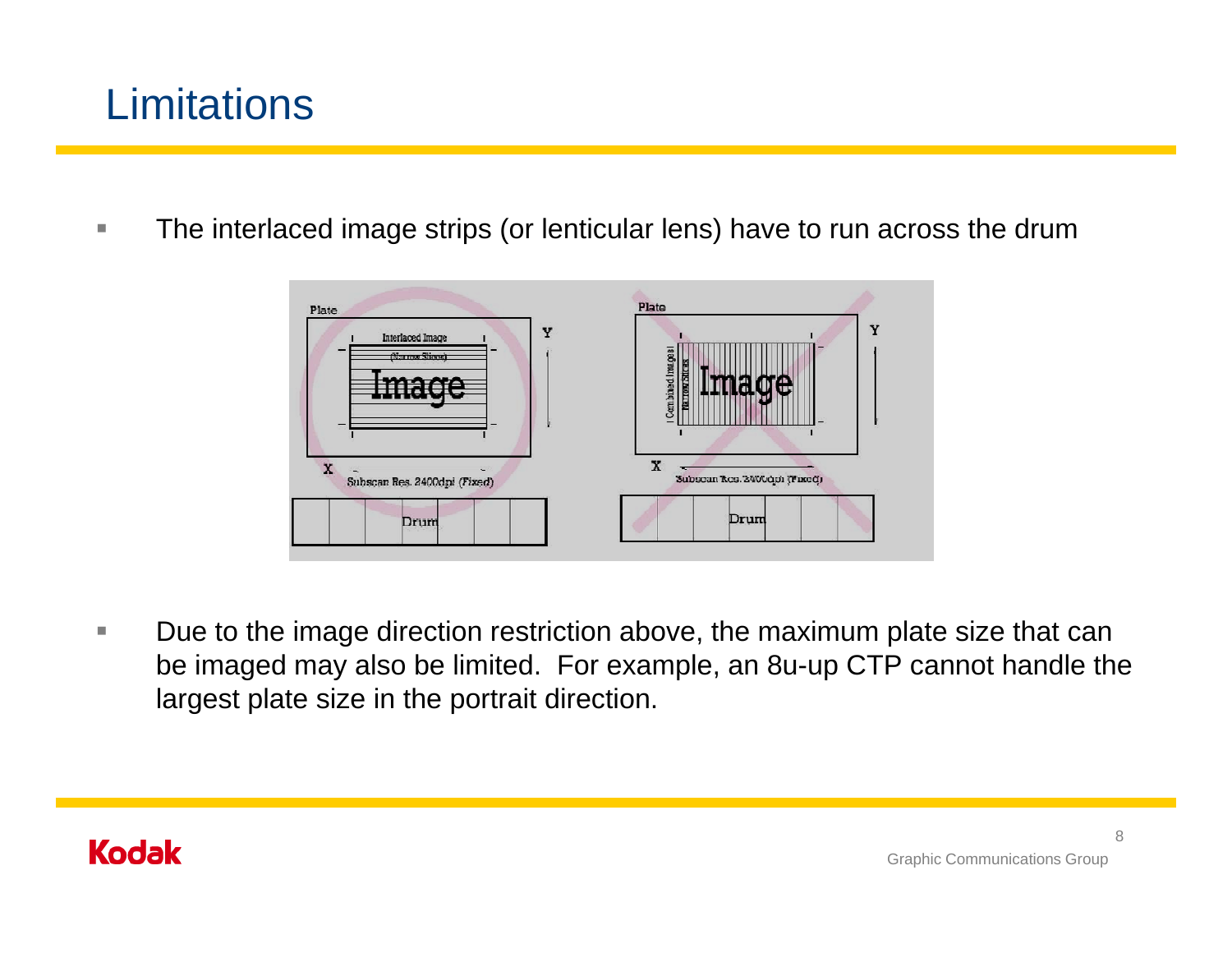## **Limitations**

- T. Depending on the image resolution, the imaging speed on jobs using theVMR option might be reduced down to the standard imaging speed of the device, regardless of the speed option.
- $\Box$  For Staccato FM screening, VMR is limited to 2400 dpi ± 3.2% because Staccato does not support asymmetric resolution
- T. For Spectrum halftone proofing, VMR is limited to 2400 dpi  $\pm$  3.2% due to media limitation.
- $\overline{\phantom{a}}$  If the printing press requires mounting the plate 90 degrees rotated compared to the output device orientation:
	- 1. The online punching option on some of the output devices may not be useable.
	- 2. The unexposed clamp margin on a positive plate media will get printed on the press sheet.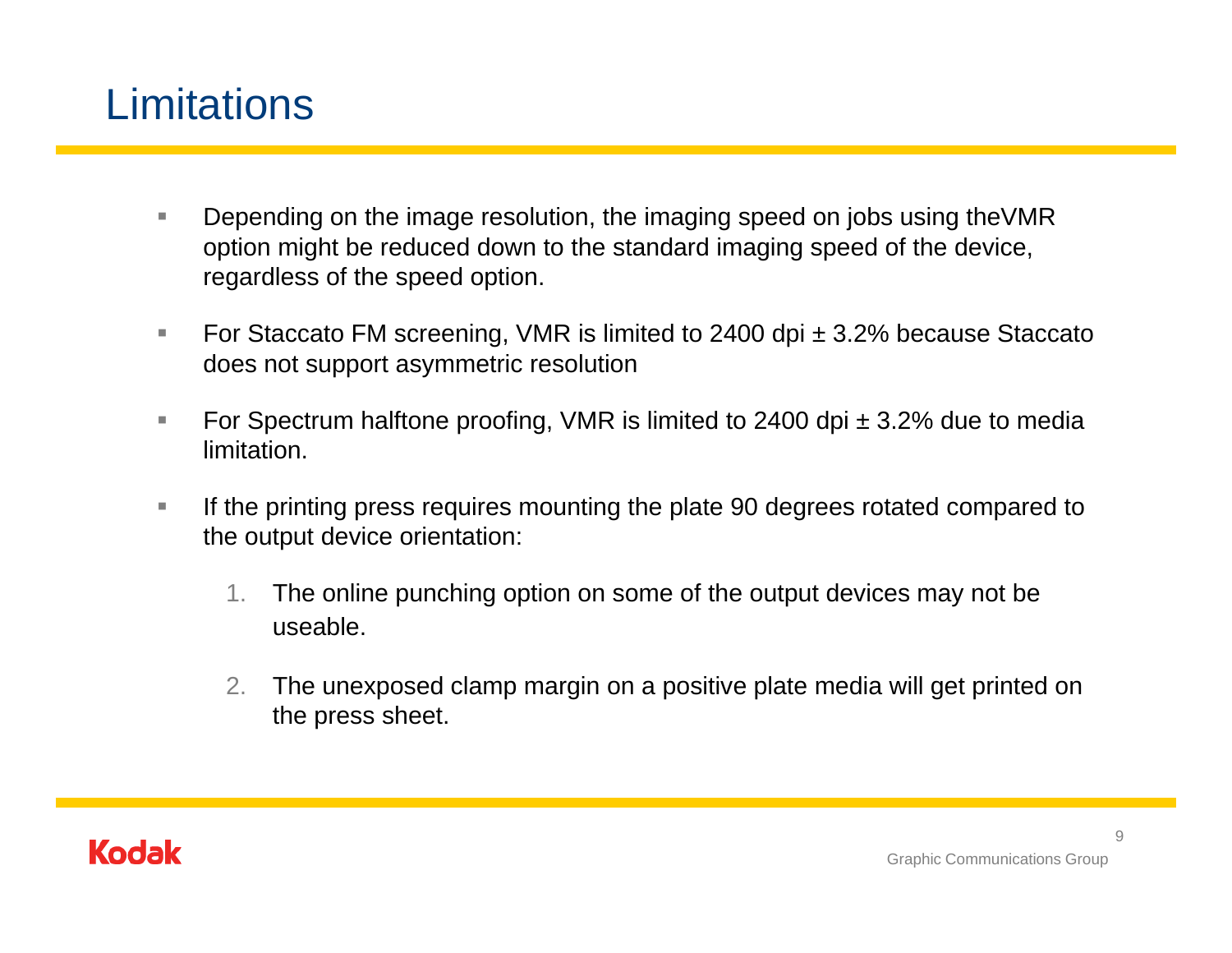- n. The option is enabled by a license key.
- $\mathcal{C}$  Settings are entered in the Variable Mainscan Resolution tab in the Print Console Print Setup or workflow process template.
- n. Customer can choose from 2 settings:
	- »Image at rendered resolution (integer only)
	- $\rightarrow$ Image at specified resolution (up to 3 decimal)

## **Kodak**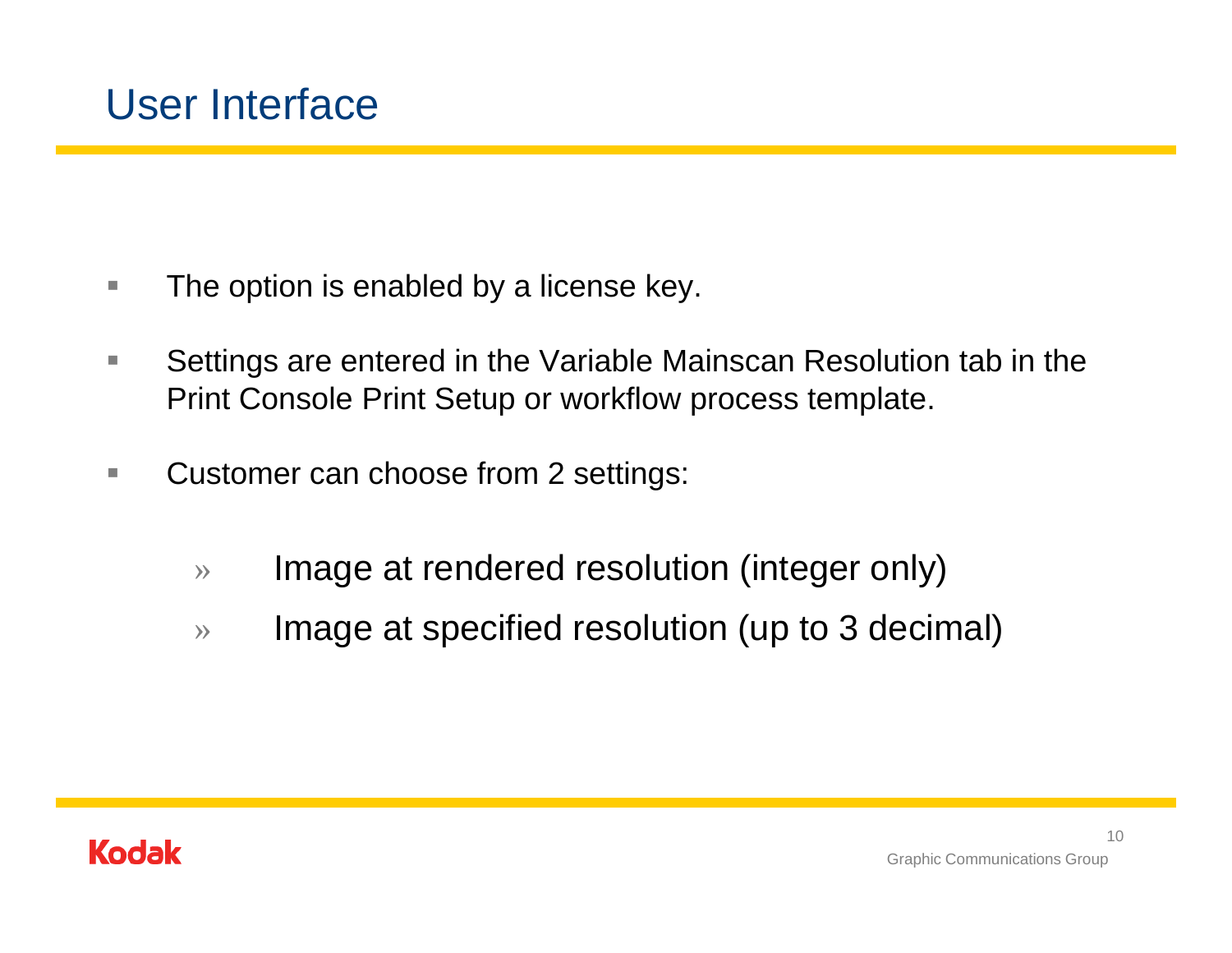## Upgrade Requirements

Qualified Kodak Output device

Latest Controlled Release for the respective device

Workflow system that is capable of screening files at asymmetric resolutions. (eg. Kodak Prinergy, Prinergy EVO and Brisque)